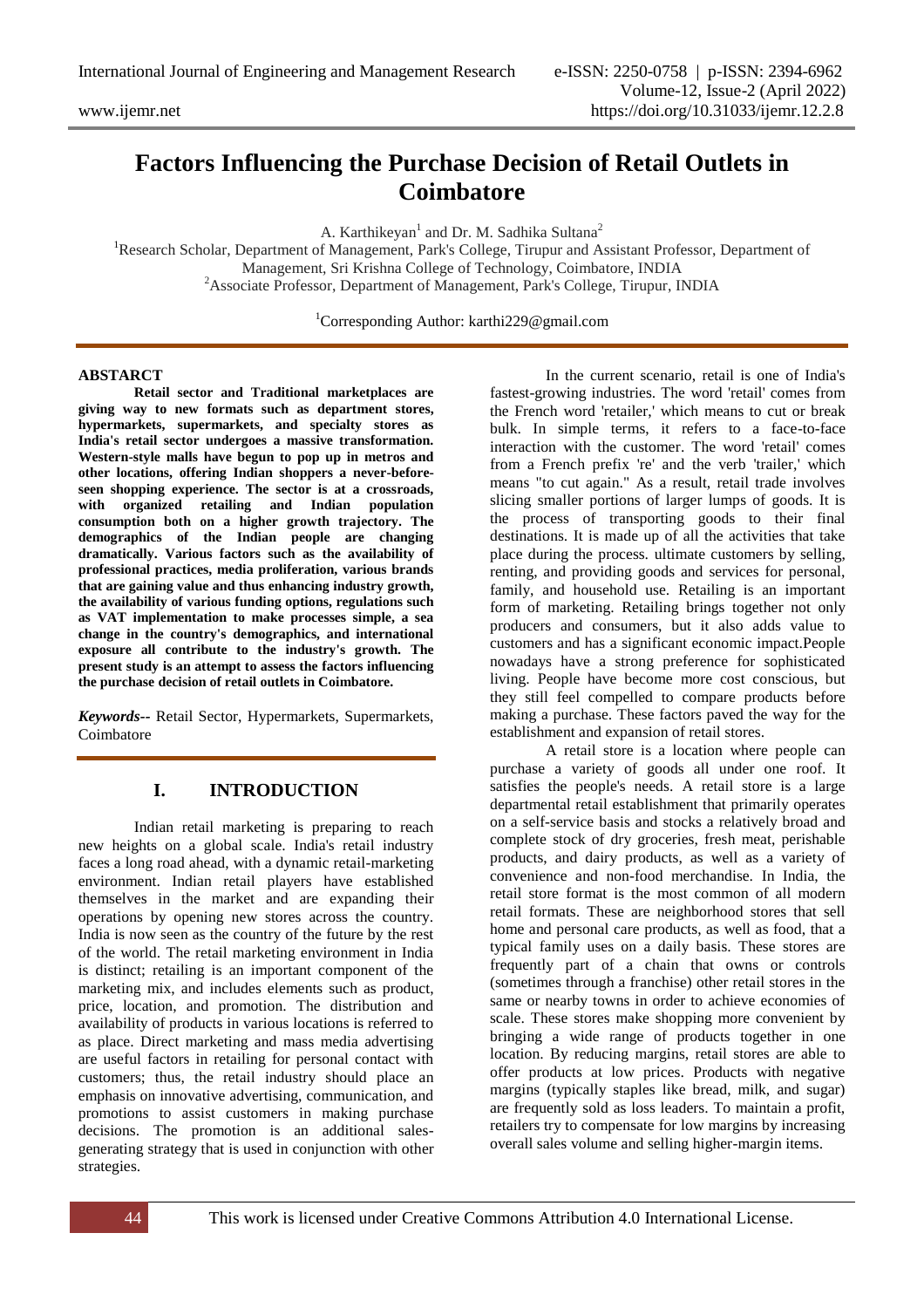## **II. REVIEW OF LITERATURE**

In a study of the impact of supercenters on traditional food retailers in four markets, Seiders et al. (2000) discovered that supercenters are gaining 15% to 20% of primary shoppers and an even higher proportion of secondary shoppers. Shoppers were unwilling to sacrifice convenience of location or, in some cases, quality and assortment. As a result, big retailers continue to gain market share at the expense of competitors who do not distinguish themselves in any meaningful way.

In a study on local resistance to large retailers using the example of market towns and the food superstore in the UK, Hallsworth and Worthington (2001)2 found that the loyalty card system used by the large retailers was successful. Local retailers protested, but they lacked the financial means to continue the fight.

Brennan and Lundsten (2002) investigated the effects of large discount stores on small towns in the United States, as well as the reasons people shop there, as well as retailer strategies, and discovered that people shop at discounters for low prices and a wide selection, and specialty stores for unique items they can't find anywhere else. Consumers are more likely to shop at new discounters than at existing stores, according to research.

According to Michel Laroche (2005), customers' assessments of service quality in a shopping environment mediate their pleasure and purchase intent. The decision-making process for mall shopping is the same for English and French Canadians. Practical implications – This research provides a model that can be tested in cross-cultural contexts for researchers interested in understanding consumer mall shopping behavior. The study offers interesting solutions for mall operators and store managers looking to improve the mall environment, product quality, and customer service. Value/originality – This study demonstrated that consumers' moods are evoked by their perceptions of service quality by incorporating it into their mall shopping decision-making. Regardless of their cultural orientations, the mall shopping decision-making process of English and French Canadian consumers is universal.

Gauri, Dinesh Kumar (2008) Pricing and store format decisions are two powerful and highly effective strategic tools that retailers have. A retailer can choose any combination from the several strategic options available for each decision. We concentrate on two areas where there are gaps in the literature. First, both decisions are tailored to the customers served by the stores and the environments in which they operate, but there is little academic research to support them. As a result, determining the combined effects of considering pricing and format decisions in a single framework is critical. Second, do retailers, who have access to findings from a wealth of prior literature on consumer store

choices related to pricing and format preferences, actually consider this information when making strategic decisions?

According to Zameer, Asif, et al., (2011), the first major value that customers consider very important for modern food and grocery retailers to provide is product choice. The urban customer can fulfill most of their monthly requirements in one shopping trip and avoid making frequent trips to various kirana stores thanks to the large merchandise assortment available under one roof. This value will outweigh the higher cost of purchasing products from a modern retailer. This factor is likely to boost the success of hypermarkets or large supermarkets in the food and grocery category in urban India. Furthermore, the factor and discriminant analysis shows that modern retail outlets need to improve their store management skills in order to increase customer preference. Customers' shopping experiences will be enhanced by a pleasant environment,<br>neat visual merchandising, consistent product neat visual merchandising, consistent product availability, complementary product layout, and a quick check-out process. Extensive value-added services (such as phone ordering and home delivery), goods exchange or return policies, packaging services, carry bags, and so on can all add value to modern retailers. Finally, customer relationship management activities such as loyalty bonuses/discounts, special customer cards, free parking, and so on are important factors that can lead to increased patronage at modern retailers.

## **III. PERIOD OF THE STUDY**

The study covers a period of 2 years (July 2019– July 2021). During this period, the primary and secondary data were gathered about the retail stores and customers of retail stores.

## **IV. OBJECTIVES OF THE STUDY**

To assess the factors influencing the purchase decision of retail outlets in Coimbatore.

## **V. FACTOR ANALYSIS**

Factor analysis is a multivariate technique also known as data reduction. It can be used in situations where we are studying a large number of variables affecting a particular situation. In this analysis we combine the related variables into a small numbers of relevant factors. Factor analysis computes pairs of correlation between all variables and the highly related variables are combined into factors.

#### *1. Factor Analysis: Communalities*

Communalities indicate the amount of variance in each variable that is accounted.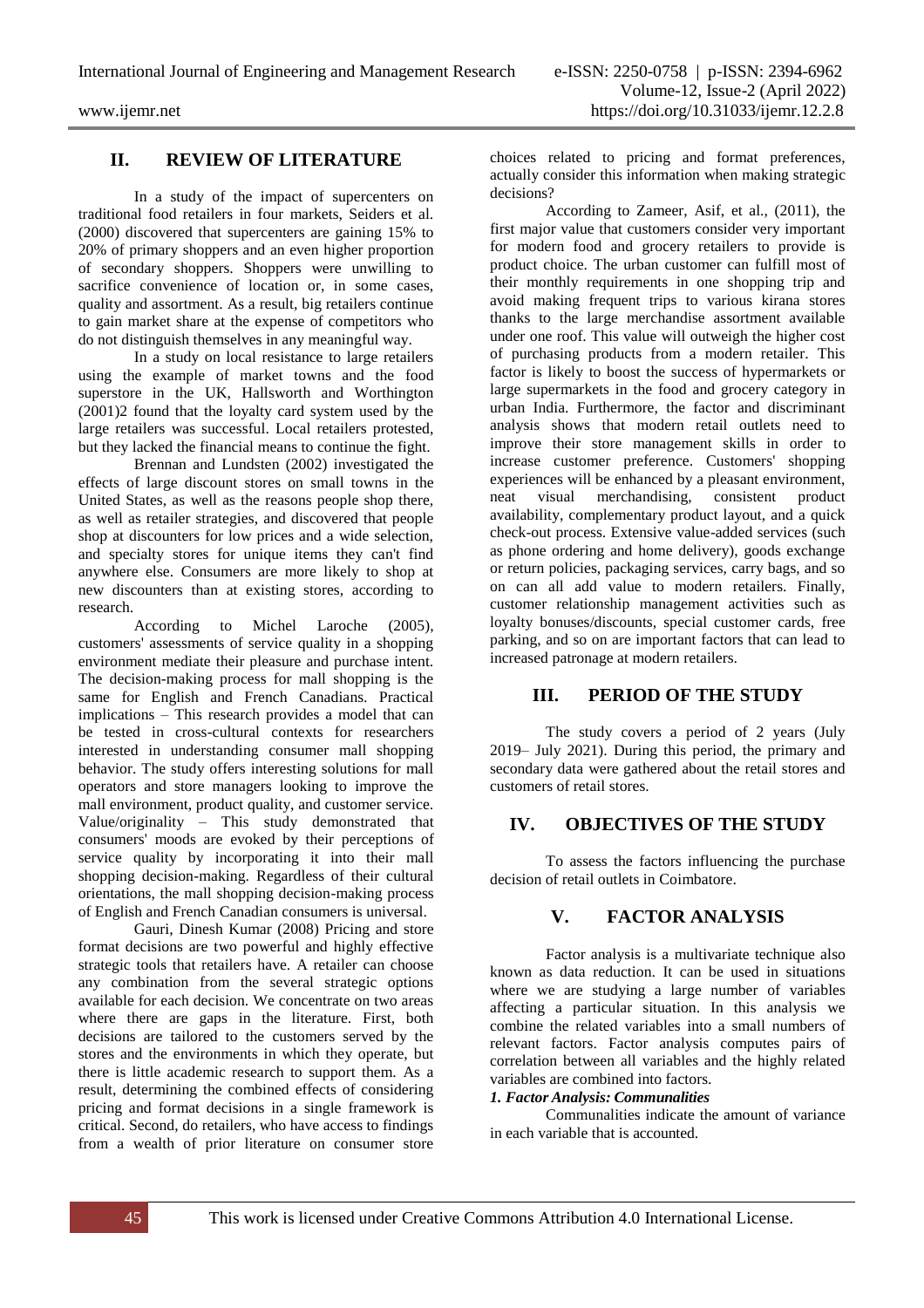| Factor No.       | <b>Factors</b>                           | <b>Initial</b> | <b>Extraction</b><br>.759<br>.722 |  |
|------------------|------------------------------------------|----------------|-----------------------------------|--|
| F1               | Value of products                        | 1.000          |                                   |  |
| $\overline{F2}$  | Quality of products                      | 1.000          |                                   |  |
| F3               | Freshness of products                    | 1.000          | .795                              |  |
| F4               | Quick & Prompt service                   | 1.000          | .802                              |  |
| F <sub>5</sub>   | Variety of products                      | 1.000          | .805                              |  |
| F <sub>6</sub>   | Availability of products                 | 1.000          | .655                              |  |
| ${\rm F}7$       | Home delivery services                   | 1.000          | .623                              |  |
| F8               | Availability of trolley and baskets      | 1.000          | .746                              |  |
| F <sub>9</sub>   | Fast and error free billing transactions | 1.000          | .713                              |  |
| F10              | Availability of the sales personnel      | 1.000          | .788                              |  |
| $\overline{F11}$ | Mode of payment                          | 1.000          | .776                              |  |
| $\overline{F12}$ | Refunds & Replacements                   | 1.000          | .791                              |  |
| F13              | Location of store                        | 1.000          | .785                              |  |
| F14              | Convenient parking facilities            | 1.000          | .819                              |  |
| $\overline{F15}$ | <b>Customer compliant Redressal</b>      | 1.000          | .805                              |  |

Source: Primary Data

#### *2. Factor Analysis: Rotated Component Matrix*

The table 1 displays rotated component matrix and reports the factor loadings for each variable on the components or factors after rotation. Each number represents the partial correlation between the item and the rotated factor. These correlations can help us formulate an interpretation of the factors or components. This is done by looking for a common thread among the variables that have large loadings for a particular factor or component. Factor analysis rotation methods start with the original axes and apply a mathematical rotation which simplifies the relationships between factors and variables.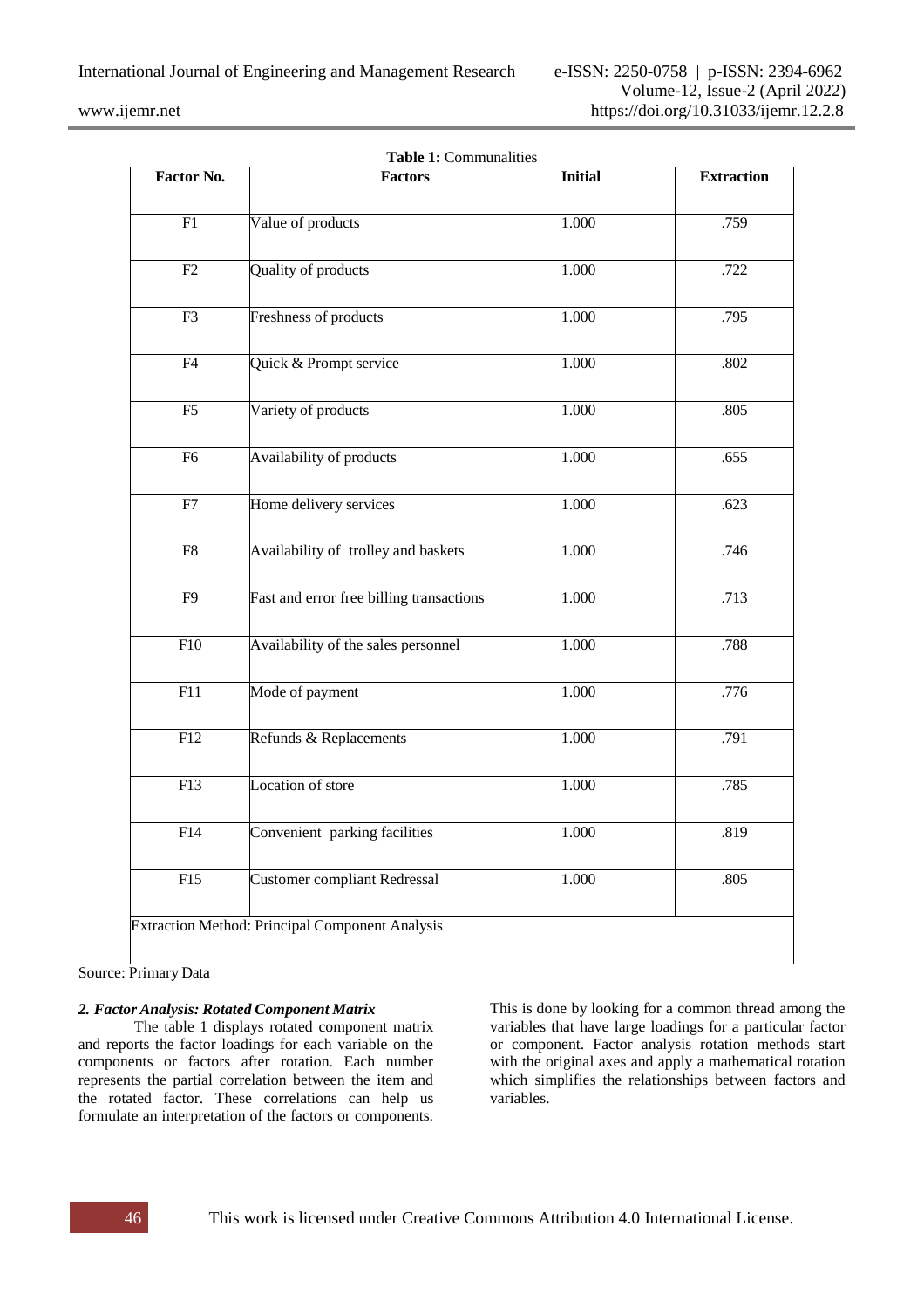| Factors        | <b>Table 2.</b> Notated Component Matrix<br><b>Component</b> |                |                         |                         |                |      |                |  |
|----------------|--------------------------------------------------------------|----------------|-------------------------|-------------------------|----------------|------|----------------|--|
|                | $\overline{1}$                                               | $\overline{2}$ | $\overline{\mathbf{3}}$ | $\overline{\mathbf{4}}$ | $\overline{5}$ | 6    | $\overline{7}$ |  |
| F5             | .829                                                         |                |                         |                         |                |      |                |  |
| F2             | .743                                                         |                |                         |                         |                |      |                |  |
| F3             | .643                                                         |                |                         |                         |                |      |                |  |
| F <sub>4</sub> |                                                              | .865           |                         |                         |                |      |                |  |
| F7             |                                                              | .850           |                         |                         |                |      |                |  |
| F8             |                                                              |                | .816                    |                         |                |      |                |  |
| F6             |                                                              |                | .744                    |                         |                |      |                |  |
| F10            |                                                              |                | .427                    |                         |                |      |                |  |
| F12            |                                                              |                |                         | .714                    |                |      |                |  |
| F15            |                                                              |                |                         | .699                    |                |      |                |  |
| F9             |                                                              |                |                         |                         | .792           |      |                |  |
| F11            |                                                              |                |                         |                         | .791           |      |                |  |
| F13            |                                                              |                |                         |                         |                | .823 |                |  |
| F14            |                                                              |                |                         |                         |                | .710 |                |  |
| F1             |                                                              |                |                         |                         |                |      | .839           |  |

**Table 2:** Rotated Component Matrix

Extraction: Principal Component Analysis Rotation Method: Varimax with Kaiser Normalization a. Rotation converged in 11 iterations.

## **VI. INFERENCE**

Through Factor Analysis we have been able to extract four (7) factors out 15 attributes. In other words we have transformed 15 attributes into 7 representative Factors. As it is visible from the table no: 75, variables (satisfaction attributes) have correlated with first Factor, 3 variables have correlated with second factor, 2 variables have correlated with third factor, 3 variable have correlated with fourth factor, 2 variables have correlated with fifth factor, 2 variable have correlated with sixth factor, 2 variable have correlated and 1

variable with seventh factor.

## **VII. FACTOR ANALYSIS: FACTOR TRANSFORMATION MATRIX**

The factor transformation matrix describes the specific rotation applied to our factor solution. This matrix is used to compute the rotated factor matrix from the original (unrotated) factor matrix. If the off-diagonal elements are close to zero, the rotation was relatively small. If the off diagonal elements are large (greater than  $\pm 0.5$ ), a larger rotation was applied.